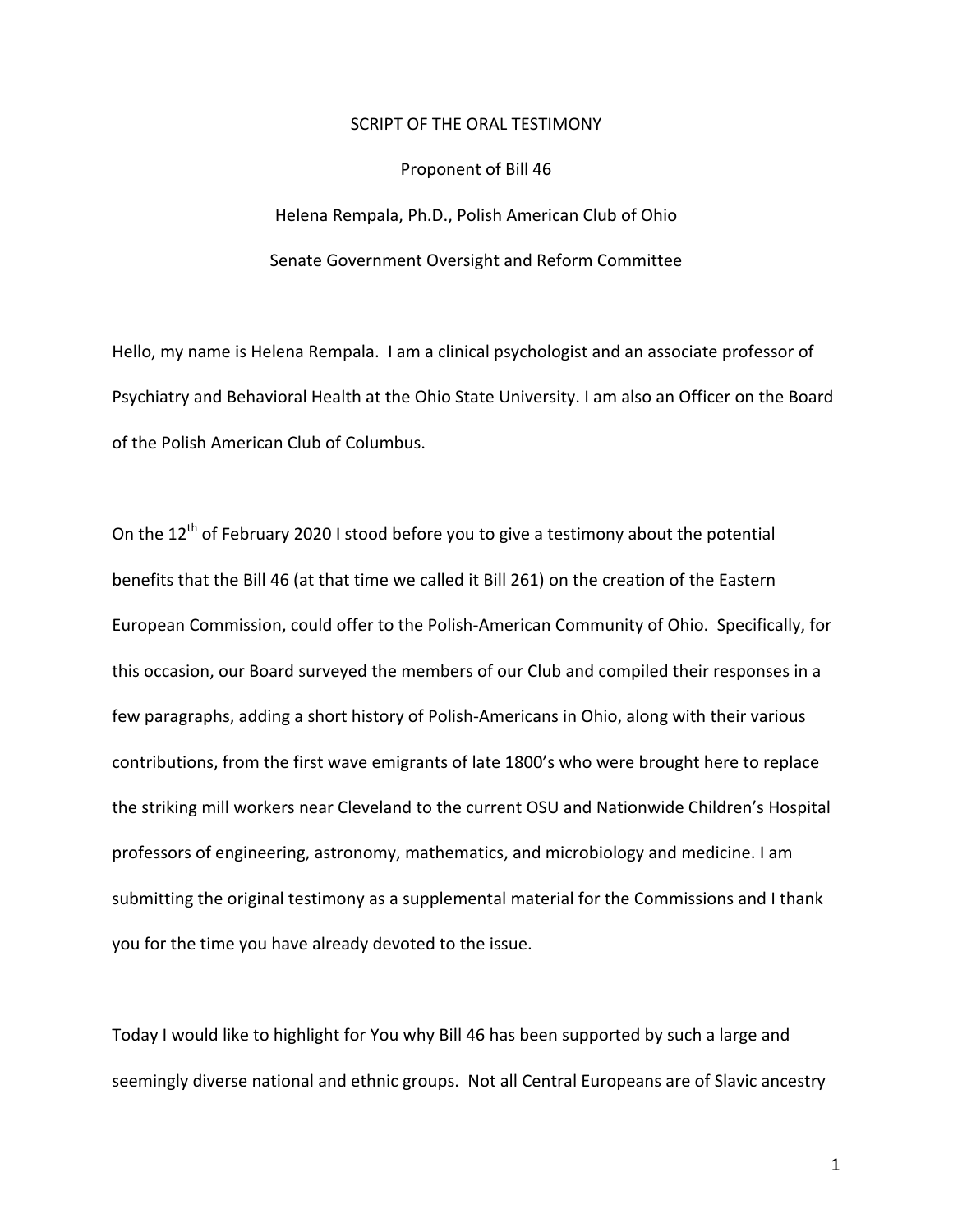like Poles, Slovenians, Check, or Slovaks. For example the Hungarians are Magyars, and the Romanians are just like you would expect, of Romanians ancestr. The Macedonians  $-$  well the Macedonians are what we call South Slavic. So why would we "band together" in Ohio? I believe the last Thursday 2/24/2022 provided if not the reason then the proof of the incredibly strong bond that exists between the nations from which the Easter Europeans Ohioans originated and by extension, proof of the bond among the Ohioans of the EE origins themselves. 

As of Sunday morning, according to the United Nations, some 368,000 Ukrainians have fled from their Russian invaders to their European neighbors — mainly to Poland, as well as to Hungary, Moldova, Slovakia and Romania. And the United Nations warns that millions may be displaced in the next few months, mostly children, women and seniors. Men 18-60 stay behind to fight.

Poland already received around 180 000 and counting Ukrainians. The Polish Government set up 9 receiving centers, collected hundreds of thousands of boxes of donations with food, clothing, medical supplies..... but it is the regular people, people like you and me, with no central command or leadership that drive up to the train and bus stations at the Poland's eastern border, often from far away, pick up the individual families they have never met, one after another, and take them home. It is happening day and night as Polish Trains and buses offer the Ukrainians fare-free passes and the border patrols do not check their visas. Unprecedented... Makes you pose, makes you think, makes you envy the bond.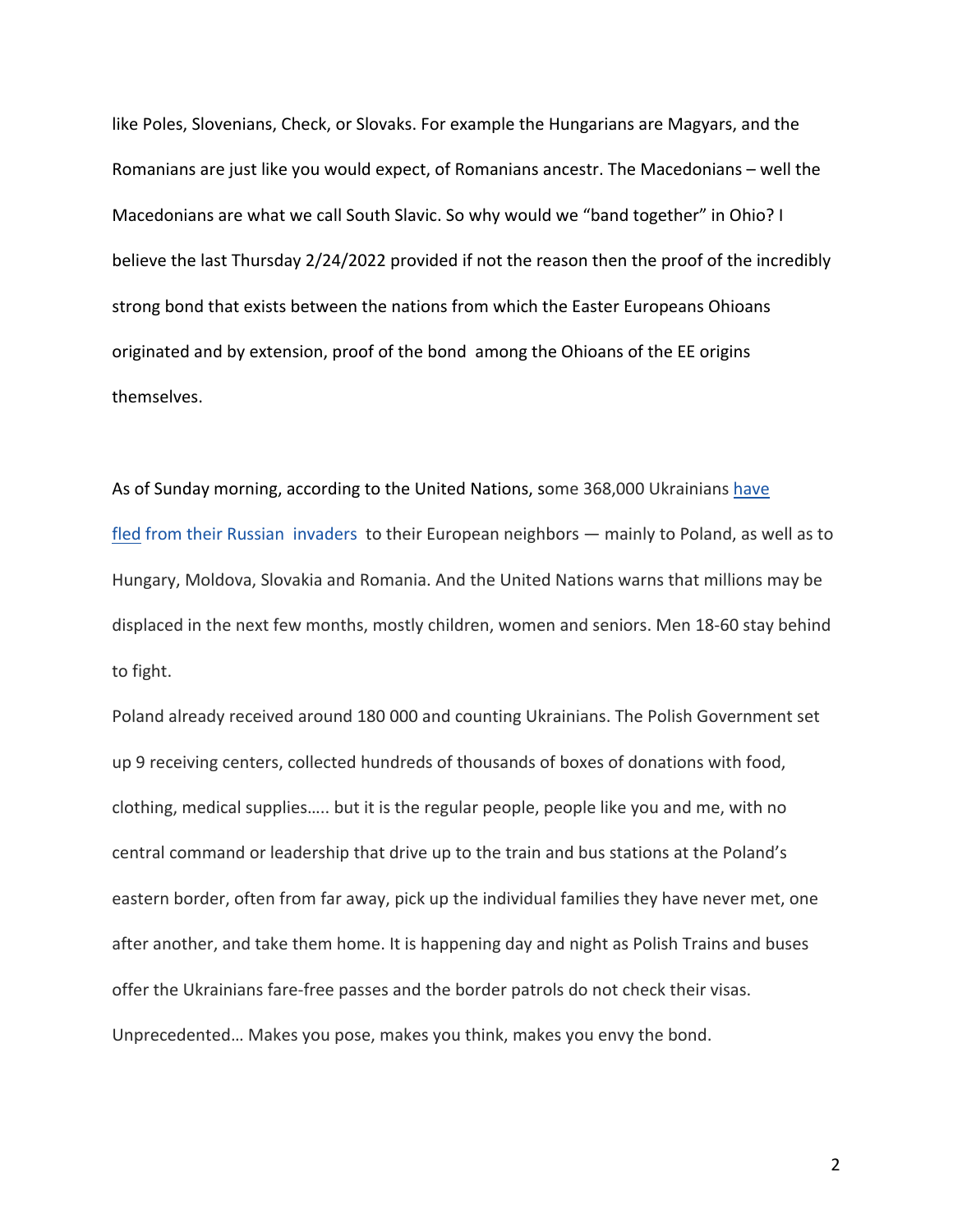So yes, the EE Commission will be the most ethnically and geopolitically diverse and yet, it will have a strong identity of unity celebrating the American "e pluribus unum".

But why do we (you and I) need it in Ohio, you may ask? Historical context of Eastern European culture turns out to be very important as much for Ohio as for the rest of the country. With the increasing contingent of the US troops in Eastern Europe, troops also from Ohio, the education of the Eastern European cultures and traditions is more important than ever.

To make a long story short, let's look at the last week's world events. Putin's propaganda paints Ukraine as a "no-country". How are the citizens of Ohio reacting to this propaganda? And we know that in today's world, the one who controls the message, controls the minds and souls of people.

So, would children of Ohio win in the cruel jeopardy game that the Russian president is forcing us all to play? Let's find out:

Ukraine does not have its own language. True or False?

Ukraine did not exist as a formal country before the fall of the Soviet era? True or False? Ukrainian government was not democratically elected. True or False? The Ukrainian state was created by Russians. True or False? Current Ukrainians government has Nazi's sentiments. True or False? Ukrainians are ethnically Russians? True or False The official language of Ukraine is Russian. True or False? Ukraine territory was half Polish. True or False?